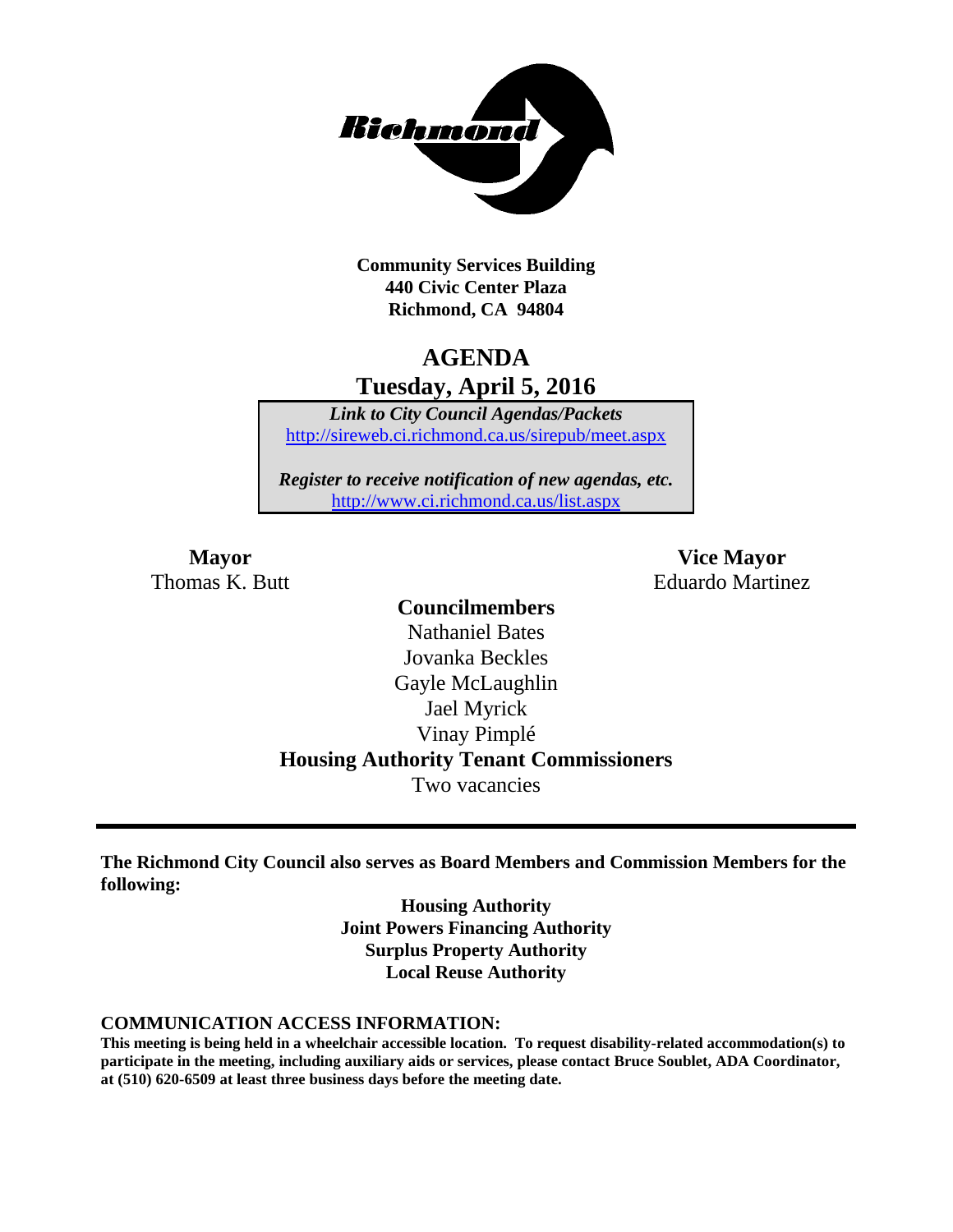# **MEETING PROCEDURES**

The City of Richmond encourages community participation at its City Council meetings and has established procedures that are intended to accommodate public input in a timely and time-sensitive way. As a courtesy to all members of the public who wish to participate in City Council meetings, please observe the following procedures:

**PUBLIC COMMENT ON AGENDA ITEMS:** Anyone who desires to address the City Council on items appearing on the agenda must complete and file a pink speaker's card with the City Clerk **prior** to the City Council's consideration of the item. Once the City Clerk has announced the item, no person shall be permitted to speak on the item other than those persons who have submitted their names to the City Clerk. Your name will be called when the item is announced for discussion. **Each speaker will be allowed TWO (2) MINUTES to address the City Council on NON-PUBLIC HEARING items listed on the agenda.**

**OPEN FORUM FOR PUBLIC COMMENT:** Individuals who would like to address the City Council on matters not listed on the agenda or on items remaining on the consent calendar may do so under Open Forum. All speakers must complete and file a pink speaker's card with the City Clerk **prior** to the commencement of Open Forum. The amount of time allotted to individual speakers shall be determined based on the number of persons requesting to speak during this item. **The time allocation for each speaker will be as follows:** 15 or fewer speakers, a maximum of 2 minutes; 16 to 24 speakers, a maximum of 1 and one-half minutes; and 25 or more speakers, a maximum of 1 minute.

### **SPEAKERS ARE REQUESTED TO OCCUPY THE RESERVED SEATS IN THE FRONT ROW BEHIND THE SPEAKER'S PODIUM AS THEIR NAME IS ANNOUNCED BY THE CITY CLERK.**

**CONSENT CALENDAR:** Consent Calendar items are considered routine and will be enacted, approved or adopted by one motion unless a request for removal for discussion or explanation is received from the audience or the City Council. A member of the audience requesting to remove an item from the Consent Calendar must first complete a speaker's card and discuss the item with a City staff person who has knowledge of the subject material, prior to filing the card with the City Clerk and **prior** to the City Council's consideration of Agenda Review. An item removed from the Consent Calendar may be placed anywhere on the agenda following the City Council's agenda review.

**CONDUCT AT MEETINGS:** Richmond City Council meetings are limited public forums during which the City strives to provide an open, safe atmosphere and promote robust public debate. Members of the public, however, must comply with state law, as well as the City's laws and procedures and may not actually disrupt the orderly conduct of these meetings. The public, for example, may not shout or use amplifying devices, must submit comment cards and speak during their allotted time, may not create a physical disturbance, may not speak on matters unrelated to issues within the jurisdiction of the City Council or the agenda item at hand, and may not cause immediate threats to public safety.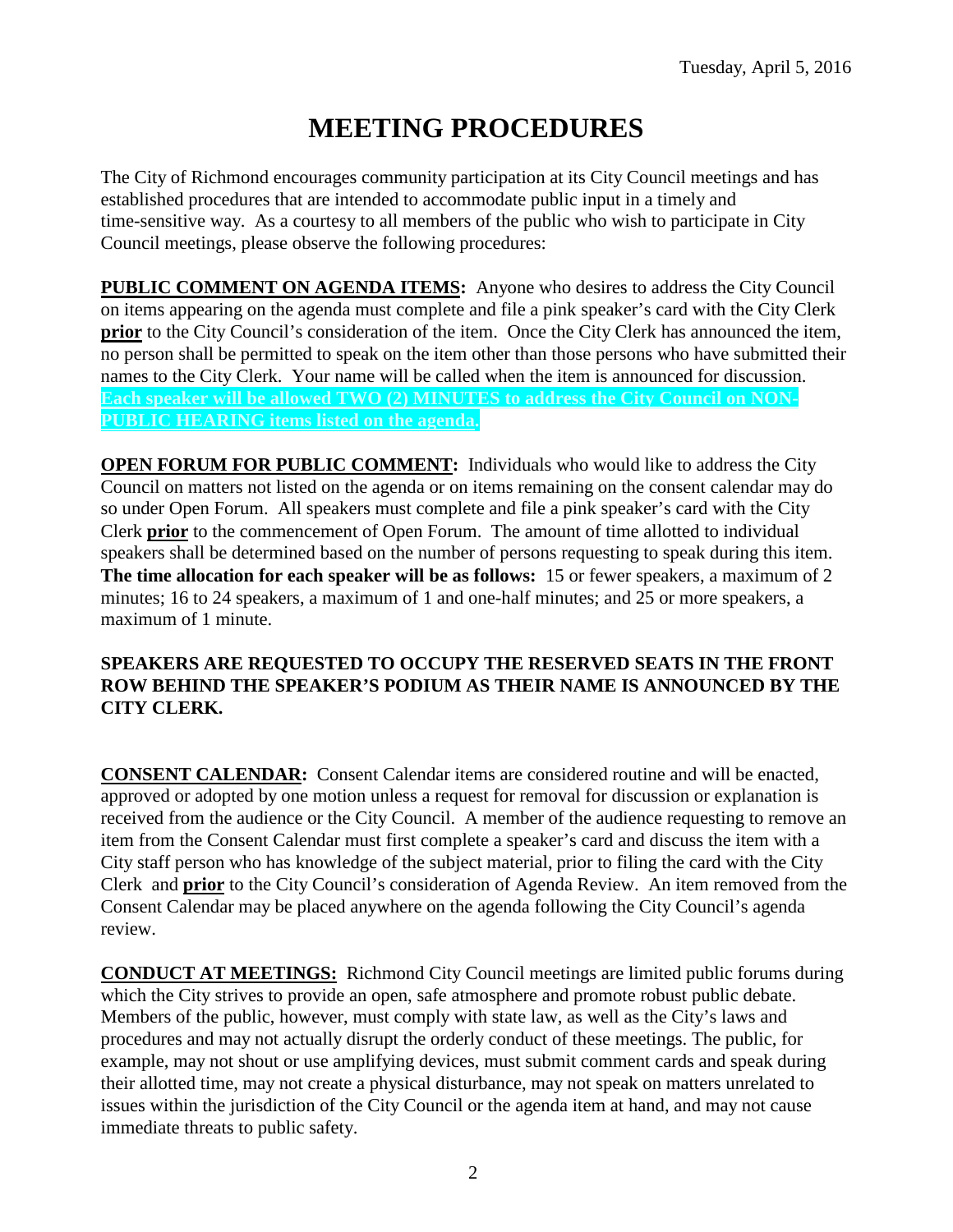**CITY HARASSMENT POLICY:** The City invites public comment and critique about its operations, including comment about the performance of its public officials and employees, at the public meetings of the City Council and boards and commissions. However, discriminatory or harassing comments about or in the presence of City employees, even comments by third parties, may create a hostile work environment, if severe or pervasive. The City prohibits harassment against an applicant, employee, or contractor on the basis of race, religious creed, color, national origin, ancestry, physical disability, medical condition, mental disability, marital status, sex (including pregnancy, childbirth, and related medical conditions), sexual orientation, gender identity, age or veteran status, or any other characteristic protected by federal, state or local law. In order to acknowledge the public's right to comment on City operations at public meetings, which could include comments that violate the City's harassment policy if such comments do not cause an actual disruption under the Council Rules and Procedures, while taking reasonable steps to protect City employees from discrimination and harassment, City Boards and Commissions shall adhere to the following procedures. If any person makes a harassing remark at a public meeting that violates the above City policy prohibiting harassment, the presiding officer of the meeting may, at the conclusion of the speaker's remarks and allotted time: (a) remind the public that the City's Policy Regarding Harassment of its Employees is contained in the written posted agenda; and (b) state that comments in violation of City policy are not condoned by the City and will play no role in City decisions. If any person makes a harassing remark at a public meeting that violates the above City policy, any City employee in the room who is offended by remarks violating the City's policy is excused from attendance at the meeting. No City employee is compelled to remain in attendance where it appears likely that speakers will make further harassing comments. If an employee leaves a City meeting for this reason, the presiding officer may send a designee to notify any offended employee who has left the meeting when those comments are likely concluded so that the employee may return to the meeting. The presiding officer may remind an employee or any council or board or commission member that he or she may leave the meeting if a remark violating the City's harassment policy is made. These procedures supplement the Council Rules and Procedures relating to disruption of orderly conduct at Council meetings.

Any law enforcement officer on duty or whose service is commanded by the presiding officer shall be Sergeant-at-Arms of the Council meetings. He/she, or they, shall carry out all orders and instructions given by the presiding officer for the purpose of maintaining order and decorum at the Council meetings (City Council Rules of Procedure and Order Section III F, RMC Section 2.12.030).

**\*\*\*\*\*\*\*\*\*\*\*\*\*\*\*\*\*\*\*\*\*\*\*\*\*\*\*\*\*\*\*\*\*\*\*\*\*\*\*\*\*\*\*\*\*\*\*\*\*\*\*\*\*\*\*\*\*\***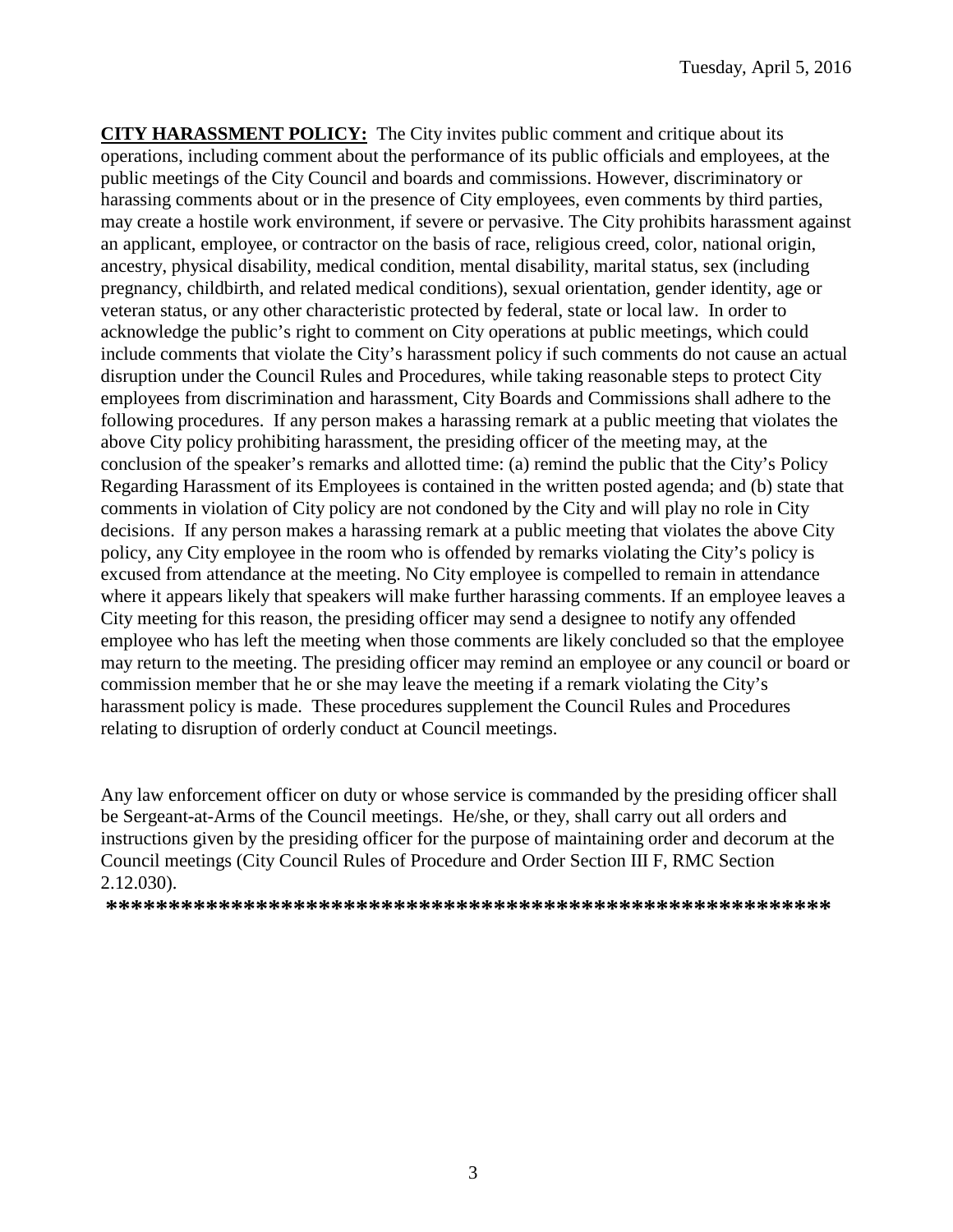# **OPEN SESSION TO HEAR PUBLIC COMMENT ON CLOSED SESSION ITEMS**

6:00 p.m.

- **A. ROLL CALL**
- **B. PUBLIC COMMENT**

### **C. ADJOURN TO CLOSED SESSION**

## **CLOSED SESSION**

Shimada Room of the Community Services Building

#### **A. CITY COUNCIL**

### **A-1.** LIABILITY CLAIMS -(Government Code Section 54956.9):

Agnew vs. City of Richmond

Cervantes vs. City of Richmond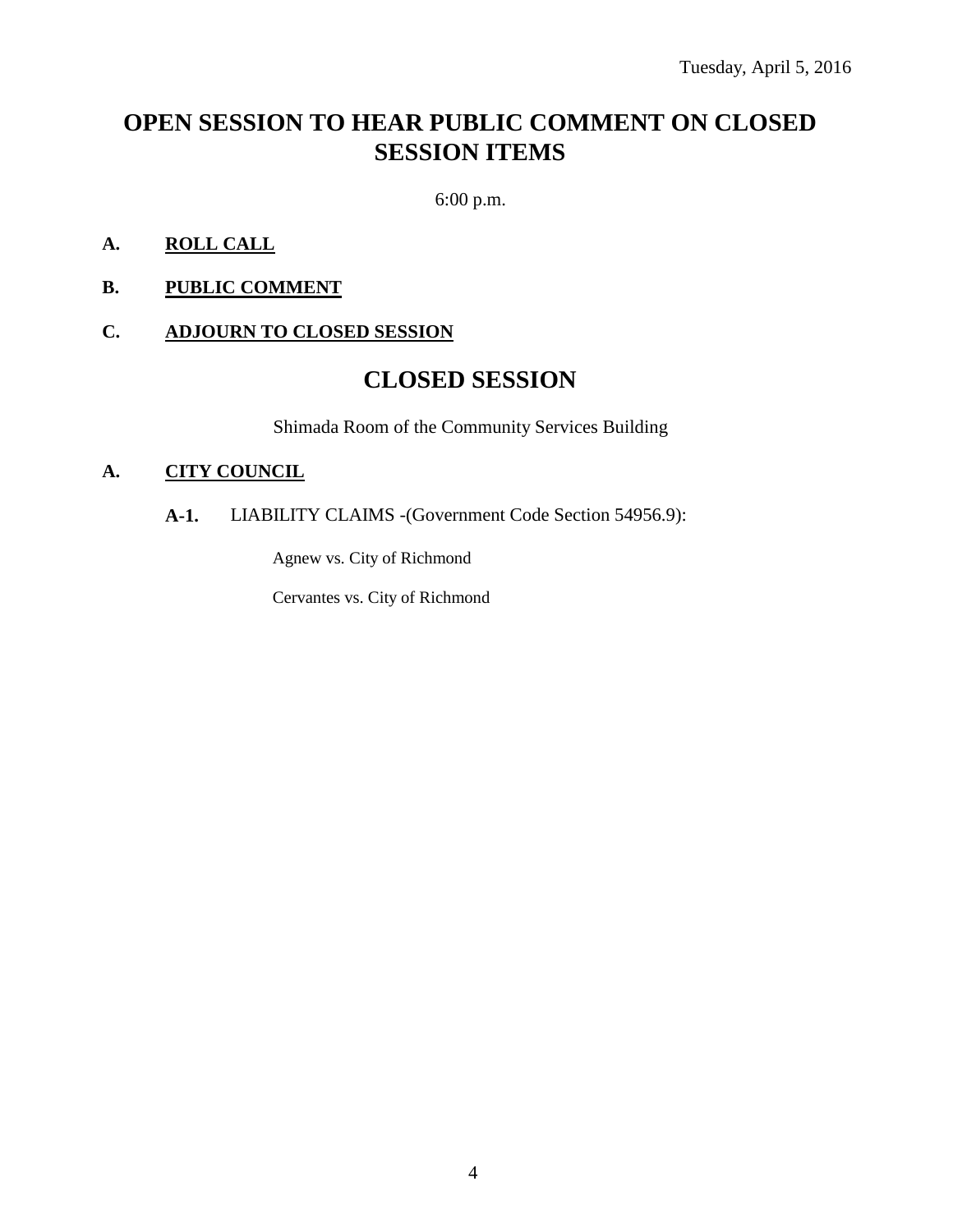# **REGULAR MEETING OF THE RICHMOND CITY COUNCIL**

6:30 p.m.

### **A. PLEDGE TO THE FLAG**

- **B. ROLL CALL**
- **C. STATEMENT OF CONFLICT OF INTEREST**
- **D. AGENDA REVIEW**

### **E. PRESENTATIONS, PROCLAMATIONS, AND COMMENDATIONS**

**E-1.** PROCLAMATION recognizing the anniversaries of the Galileo Club and the Women's Auxiliary - Councilmember Nathaniel Bates (620-6743). **This item was continued from the February 22, 2016, meeting.**

### **F. REPORT FROM THE CITY ATTORNEY OF FINAL DECISIONS MADE DURING CLOSED SESSION**

### **G. REPORT FROM THE CITY MANAGER**

### **H. OPEN FORUM FOR PUBLIC COMMENT**

### **I. CITY COUNCIL CONSENT CALENDAR**

- **I-1.** APPROVE a third amendment to the existing agreement with Cox, Wootton, Lerner, Griffin & Hansen, LLP for continued legal services regarding maritime law matters, and the matter of Port of Richmond vs. J.E.B.S. & Associates, Inc., legal services to terminate the lease with Oscar Neimeth Tow Company, and legal services regarding maritime law matters with Semi-Truck and Trailer Repair Corp., increasing the contract amount by \$30,000.00 for a total contract amount not-to-exceed \$90,000.00 - Port Department (Jim Matzorkis 215-4600).
- **I-2.** ADOPT a resolution amending the Port of Richmond Tariff FMC No. 3 reflecting a 1.8% increase in tariff rates, consistent with the annual change in the consumer price index (CPI), as approved by the Executive Committee of the California Association of Port Authorities (CAPA) - Port Department (Jim Matzorkis 215-4600).
- **I-3.** APPROVE a one-year contract with East Bay Center for the Performing Arts to support Richmond youth with ongoing performing arts and culture programs in the amount of \$60,000 - Library and Cultural Services Department (Katy Curl 620-6554/Michele Seville 620-6952)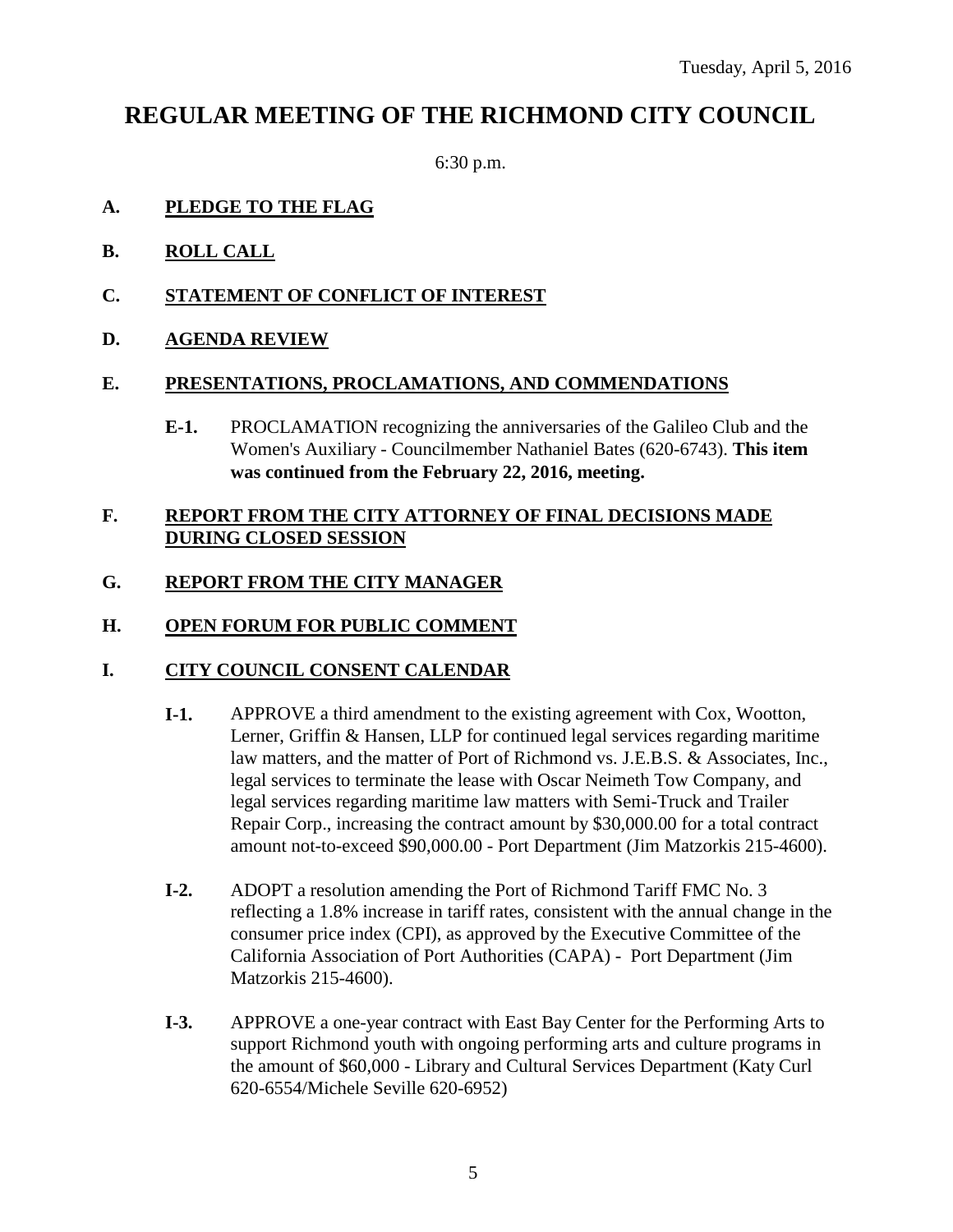- **I-4.** APPROVE a one-year contract with Nurturing Independence through Artistic Development (NIAD) to support arts and cultural programs in the amount of \$60,000 - Library and Cultural Services Department (Katy Curl 620- 6554/Michele Seville 620-6952)
- **I-5.** APPROVE a first amendment to the lease between the City of Richmond and the Richmond Art Center at 2540 Barrett Avenue, amending the leased area to include the former KCRT space at 2544 Barrett Avenue, and extending the term of the lease through June 30, 2017 - Library and Cultural Services Department (Katy Curl 620-6544/Michele Seville 620-6952).
- **I-6.** ADOPT a resolution authorizing the examination of transactions and use tax records and APPROVE a contract amendment with MuniServices, authorizing them to review said records and to perform certain compliance and protective services related to the collection and payment of both the Transactions and Use Tax (Measure U) and the Utility User Tax (UUT) on the Local Prepaid Mobile Telephony Services Collection Act (AB 1717) - Finance Department (Belinda Warner/Antonio Banuelos 620-6741).
- **I-7.** APPROVE an amended contract with Alameda County Training and Education Center to continue providing customer service training for an original term of November 1, 2015, to June 30, 2016, increasing the amount by \$7,850, for a total contract amount not to exceed \$13,075 - Human Resources Management Department (Lisa Stephenson/Maria Blue 620-6600).
- **I-8.** APPROVE an emergency contract with Restoration Management Company for flood remediation services at the Richmond Plunge in an amount not to exceed \$50,299.73 - Public Works Department (Yader A. Bermudez 774-6300).
- **I-9.** AUTHORIZE the Port to enter into a new five-year lease term with one, fiveyear option with California Oils Corporation - Port Department (Jim Matzorkis/Lucy Zhou 215-4600).
- **I-10.** APPROVE a contract with Steven Siemers Dispute Resolution, LLC to provide Alternative Dispute Resolution services for a period of three (3) years in an amount not to exceed \$100,000, with a City extension option of up to two (2) years - Human Resources Management Department (Lisa Stephenson/Kim Greer 620-6600).
- **I-11.** APPROVE the recommendation of the Personnel Committee to provide a compensation adjustment to the City Clerk. Effective March 2, 2016, the City Clerk's monthly salary will be increased to \$8,491/month (a 5.0% increase) - Human Resources Management Department (Lisa Stephenson 620-6600).
- **I-12.** ADOPT a resolution supporting participation in the Institute for Local Government's Beacon Program - Office of Mayor Tom Butt (Mayor Tom Butt 620-6503)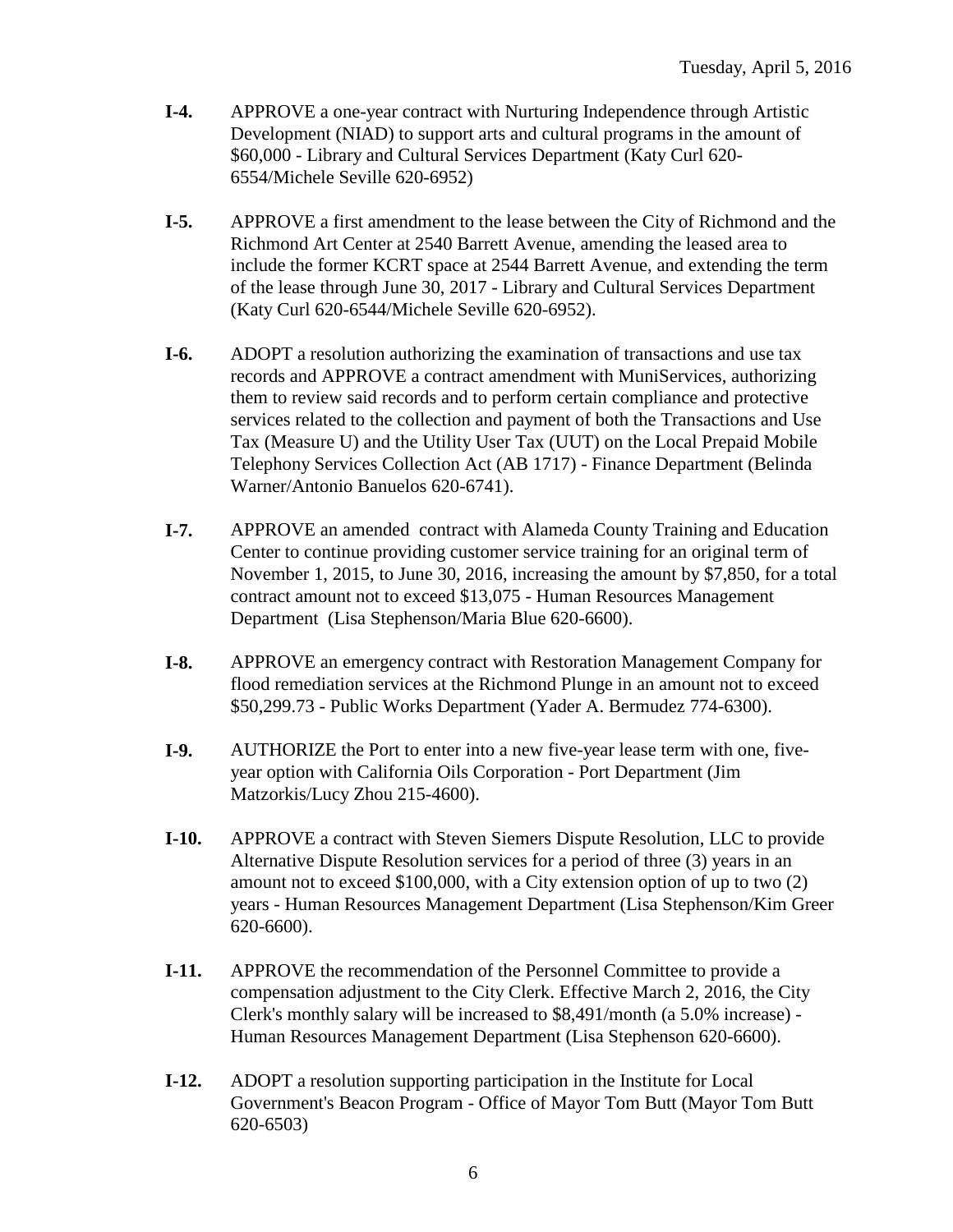- **I-13.** APPROVE actions to update the Human Rights and Human Relations Commission: APPOINT Betty Burrus-Wright, re-appointment, seat #4, term expiring March 30, 2019; Jasmine Jones, re-appointment, seat #7, term expiring March 30, 2019 - Office of the Mayor (Mayor Tom Butt 620-6503).
- **I-14.** APPROVE actions to update the Recreation and Parks Commission: APPOINT Ama Jacques, new appointment, seat #9, term expiring October 26, 2019 - Office of the Mayor (Mayor Tom Butt 620-6503).
- **I-15.** APPROVE actions to update the Richmond Workforce Development Board: APPOINT Cassandra Youngblood, new appointment, seat #18, term expiring March 1, 2020 - Office of the Mayor (Mayor Tom Butt 620-6503).
- **I-16.** APPROVE actions to update the Economic Development Commission: APPOINT Qiana Riley, re-appointment, seat #8, term expiring March 30, 2019; James Lee, new appointment, seat #11, term expiring March 30, 2019 - Office of the Mayor (Mayor Tom Butt 620-6503).
- **I-17.** APPROVE the minutes of the regular City Council meetings held Tuesday, March 1 and 15, 2016 - City Clerk's Office (Pamela Christian 620-6513).

### **J. COUNCIL AS A WHOLE**

- **J-1.** APROVE sponsorship by the City of Richmond of the 2016 Soil Not Oil Conference to be held on August 5-6, 2016, at the Richmond Memorial Convention Center - Councilmember Gayle McLaughlin (620-5431) and Mayor Tom Butt (620-6503).
- **J-2.** DIRECT staff to engage with Contra Costa County to hold a workshop, modeled after Alameda County's workshop, in regards to the new California mold legislation SB 655 (Mitchell) in order to effectively implement the new legislation and improve community health - Councilmember Gayle McLaughlin (620-5431).
- **J-3.** DIRECT staff to take steps to engage a firm with experience in auditing local governments to conduct a full audit of the city organization including improvement and efficiencies in delivery of services, and staffing levels and cost per unit of services - Councilmember Vinay Pimplé (412-2050) and Councilmember Nathaniel Bates (620-6743).